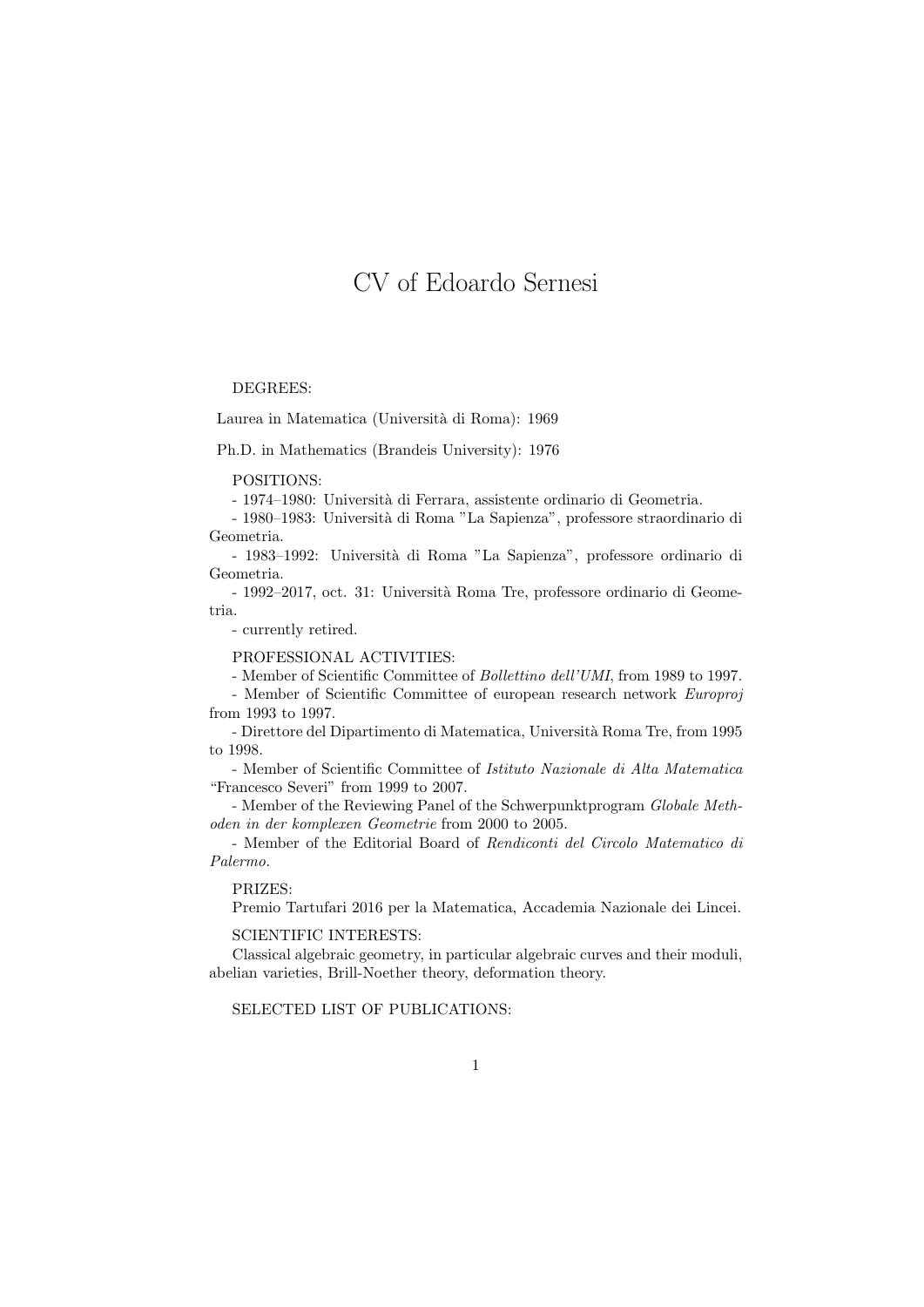- "Small deformations of global complete intersections", Bollettino U.M.I. 12 (1975), 138-146.
- "Semicontinuity of L-dimension" (in collaboration with D. Lieberman), Math. Annalen 225 (1977), 77-88.
- "Petri's approach to the study of the ideal associated to a special divisor" (in collaboration with E. Arbarello), Inventiones Math. 49 (1978), 99-119.
- "The equation of a plane curve" (in collaboration with E. Arbarello),  $Duke$ Math. J. 46 (1979), 469-485.
- "L'unirazionalità della varietà dei moduli delle curve di genere dodici", Annali Sc. Norm. Superiore Pisa (4) 8 (1981), 405-439.
- "On the existence of certain families of curves", Inventiones Math. 75 (1984), 25-57.
- Topics on Families of Projective Schemes, Queen's Papers in Pure and Applied Mathematics, vol. 73 (1986).
- "Singularities of the theta divisor and congruences of planes" (in collaboration with C. Ciliberto), J. Algebraic Geometry 1(1992), 231-250.
- "Singularities of the theta divisor and families of secant spaces to a canonical curve" (in collaboration with C. Ciliberto), J. of Algebra 171 (1995), 867- 893.
- "Quadrics containing a Prym-canonical curve" (in collaboration with H. Lange), J. Algebraic Geometry 5 (1996), 387-399.
- "Nodal curves on surfaces of general type" (in collaboration with L. Chiantini), Math. Annalen 307 (1997), 41-56.
- "On the geometry of canonical curves of odd genus" (in collaboration with C. Ciliberto), Comm. Algebra 28 (2000), 5993-6001.
- "Recovering plane curves from their bitangents" (in collaboration with L. Caporaso), J. of Algebraic Geom. 12 (2003), 225-244.
- "Severi varieties and branch curves of abelian surfaces of type  $(1,3)$ ", (in collaboration with H. Lange), Intern. J. of Math. 13 (2002), 227-244.
- "Characterizing curves by their odd theta-characteristics" (in collaboration with L. Caporaso), J. Reine u. Angew. Math. 562 (2003), 101-135.
- "On the Hilbert scheme of a Prym variety" (in collaboration with H. Lange), Annali di Matematica 183 (2004), 375-386.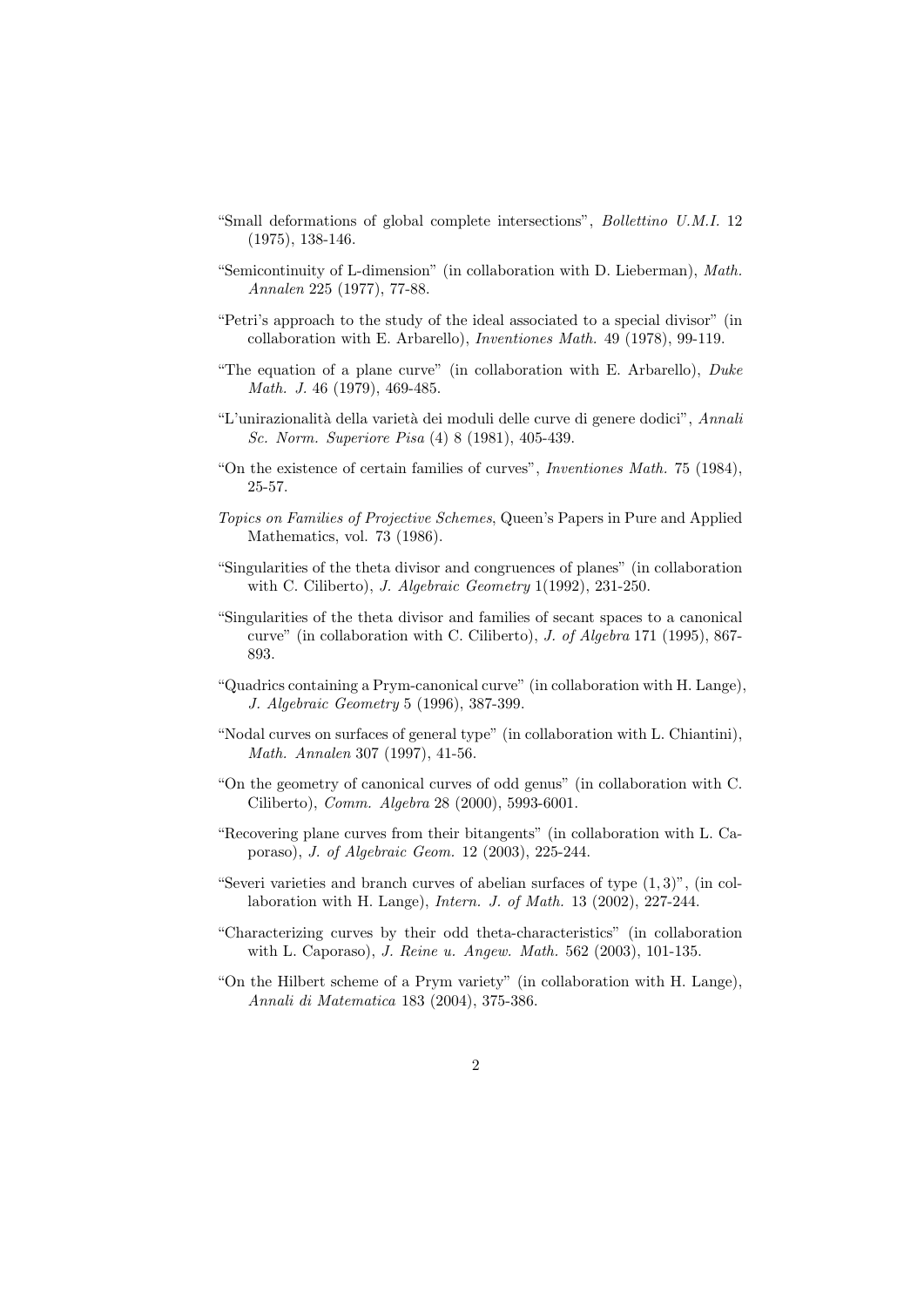Deformations of Algebraic Schemes, Springer Grundlehren b. 334 (2006).

- "Nodal curves with general moduli on K3 surfaces", (in collaboration with F. Flamini, A. L. Knutsen, G. Pacienza), Communications in Algebra 36 (2008), 3955-3971.
- "Partial desingularizations of families of nodal curves", appendix to "On families of rational curves in the Hilbert square of a surface", by F. Flamini, A. L. Knutsen, G. Pacienza, Michigan Mathematical Journal. 58 (2009), 679-682.
- "The hypersurface of Lüroth quartics" (in collaboration with G. Ottaviani), Michigan Mathematical Journal, 59 (2010), 365-394.
- "Projective geometry related to the singularities of theta divisors of jacobians" (in collaboration with C. Ciliberto), Bollettino dell'Unione Matematica Italiana. (9) III (2010), 93-109.
- "The curve of lines on a prime Fano threefold of genus 8", (in collaboration with Flaminio Flamini), *International Journal of Mathematics*, vol. 21 (2010), 1561-1584.
- "On singular Luroth quartics", (in collaboration with G. Ottaviani), Science China - Mathematics 54 (2011), 1757-1766.
- "A note on the Petri loci" (in collaboration with A. Bruno), Manuscripta Mathematica 136 (2011), 439-443.
- "The work of Beniamino Segre on curves and their moduli". contribution in Mathematicians in Bologna 1861-1960, Salvatore Coen Editor, Biirkhauser 2012, p. 439-450.
- "The local cohomology of the jacobian ring", Documenta Mathematica vol. 19 (2014), p. 541-565.
- "Syzygies and logarithmic vector fields along plane curves" (in collaboration with A. Dimca), Journal de l'Ecole Polytechnique - Mathematiques vol. 1 (2014), p. 247-267.
- "Mukai's program for curves on a K3 surface" (in collaboration with E. Arbarello and A. Bruno), Algebraic Geometry, 1 (2014), 532-557.
- "General curves on algebraic surfaces", J. Reine u. Angew. Math., 700 (2015), 209-233.
- "Secant spaces and syzygies of special line bundles on curves" (in collaboration with M. Aprodu), Algebra and Number Theory 9 (2015), 585-600.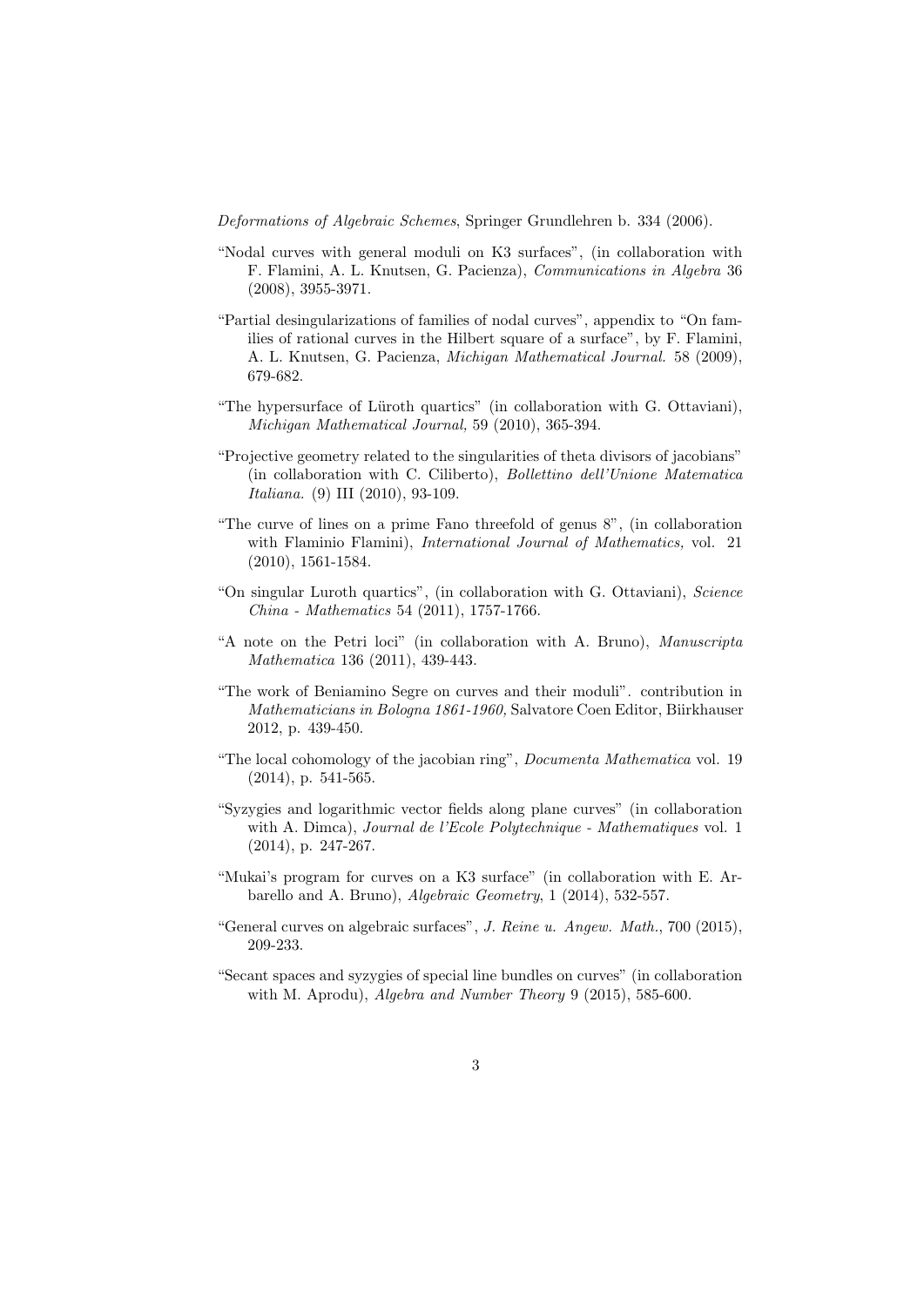- "Corrado Segre, Guido Castelnuovo and the Riemann-Roch Theorem", in From Classical to Modern Algebraic Geometry, Corrado Segre's Mastership and Legacy, 485-495. Birkhauser 2016.
- Excess dimension for secant loci in symmetric products of curves, (in collaboration with M. Aprodu), Collectanea Mathematica 68 (2017), 1-7.
- "Equigeneric and equisingular families of curves on surfaces", (in collaboration with T. Dedieu), Publicacions Matematiques 61 (2017), 175-212.
- "On hyperplane sections of K3 surfaces", (in collaboration with E. Arbarello and A. Bruno), Algebraic Geometry 4 (2017), 562-596.
- "Gaussian maps of plane curves with nine singular points". Annali dell'Università di Ferrara, 63 (1) (2017) 201-210.
- "The degree of the Gauss map of the theta divisor", (in collaboration with G. Codogni and S. Grushevsky). Algebra and Number Theory 11 (2017), 983-1001.
- "Non-surjective Gaussian maps for singular curves on K3 surfaces" (in collaboration with C. Fontanari). Collectanea Math. 70 (2018), 107-115.
- "The Wahl map of one-nodal curves on K3 surfaces". Contemporary Math. 712 (2018), 307-315.
- "A characterization of bielliptic curves via syzygy schemes", (in collaboration with M. Aprodu and A. Bruno). JPAA 223 (2019), 4689-4700.
- "Wahl maps and extensions of canonical curves and K3 surfaces" (in collaboration with T. Dedieu and C. Ciliberto). J. fur die Reine und Angew. Math., 761 (2020), 219-245.

# BOOKS EDITED:

- Opere di M. De Franchis (in collaboration with C. Ciliberto).

- Opere di R. Torelli (in collaboration with C. Ciliberto and P. Ribenboim) - Opere di G. Albanese (in collaboration with C. Ciliberto and P. Riben-

boim).

- Theory of Moduli, CIME course, Montecatini june 21-29, (1985) Springer Lecture Notes vol. 1337.

# CONFERENCES ORGANIZED:

- Curves in projective space, Rocca di Papa, june 3-8, 1985.

- Algebra e Geometria (1860-1940): il contributo italiano, Cortona, may 4-8, 1992.

- 10 anni di geometria algebrica in Italia, Roma, may 27-29, 1993.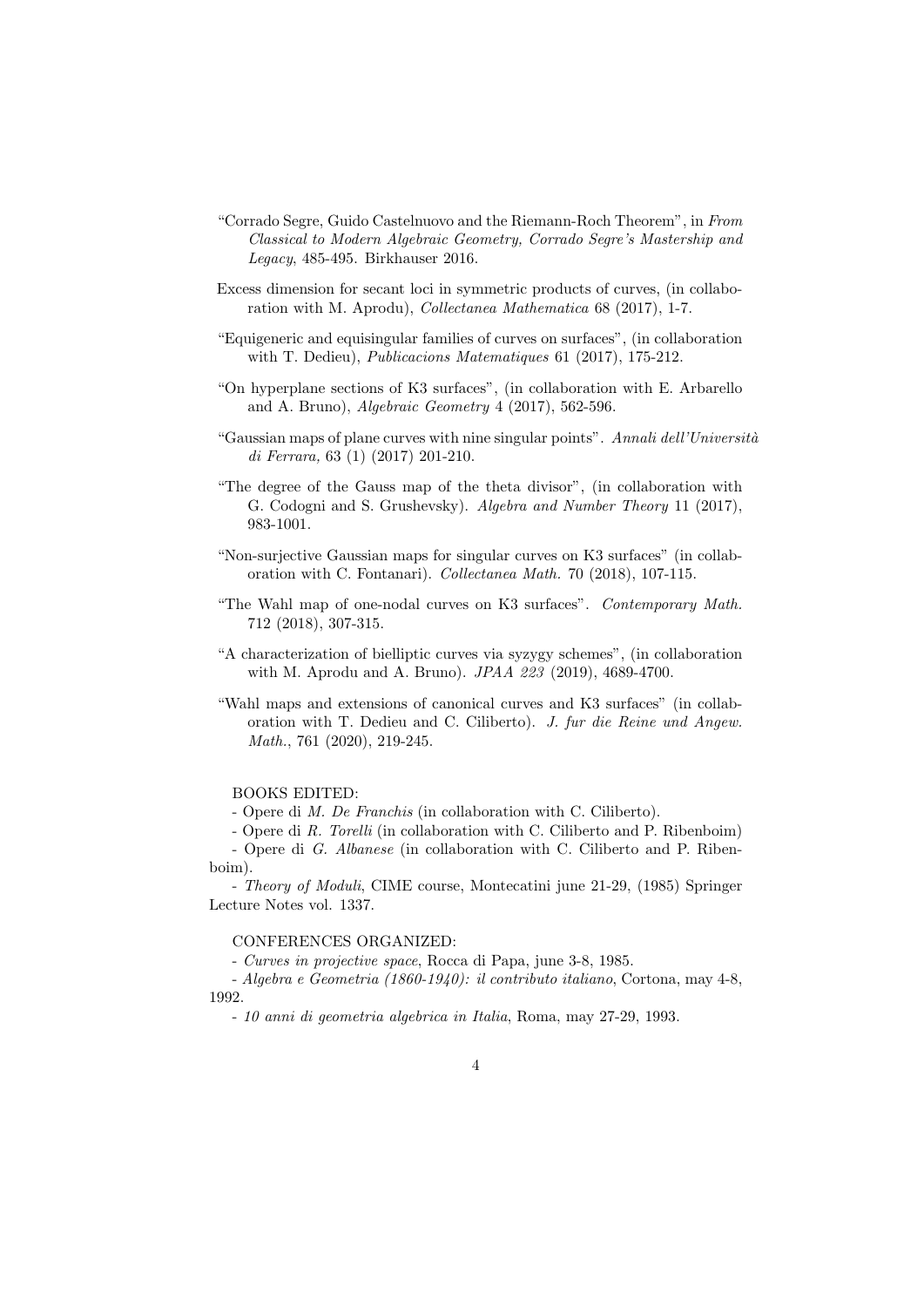- Europroj 97, Alghero, june 25-29, 1997.

- Convegno di Geometria Algebrica dedicato alla memoria di M. Schneider, Roma, march 20-21, 1998.

- VBAC 2001 (Geometry of moduli spaces), Roma, september 11-15, 2001.

- Special session Complex Algebraic Geometry for the Joint International Meeting UMI-DMV, Perugia, june 18-22, 2007. (in collaboration with H. Lange).

- Perspectives on Algebraic Varieties, September 6-11, 2010 - Levico Terme (Trento, Italy).

- Workshop on Curves and their jacobians - State of the Art, Levico Terme, february 13-16, 2013 (in collaboration with C. Fontanari.

http://www.science.unitn.it/cirm/Curves2013.html

- Workshop on Curves and Equations, Levico Terme, february 4-8, 2014 (in collaboration with C. Fontanari).

http://www.science.unitn.it/cirm/Curves2014.html

SOME INTERNATIONAL INSTITUTIONS VISITED giving lectures and/or courses:

Harvard University (sept.-dic. 1979), Universitetet Oslo (Norway), (1982, 2008), University of Warwick (sept.-dic. 1982), Brandeis University (sept. nov. 1984), Universidad de Barcelona (1985), Queen's University (Kingston, sept. 1985-july 1986), University of Michigan (Ann Arbor, 1986), Universität Erlangen-Nurnberg (oct.-nov. 1988), University of California (Riverside, sept. dic. 1989), Humboldt Universität (Berlin, 1991, 2009), Universität Bayreuth (1993), University of Amsterdam (1994), KTH (Stockholm, 2001), KIAS (Seoul, may 2005, oct. 2010), IMPA (Rio de Janeiro, feb. 2006), Institute Mittag-Leffler (Djursholm, Sweden, oct. 15 – nov. 15, 2006), Universidad de Recife, Pernambuco (Brasil), feb. 2007, Universitetet Bergen (Norway), november 2008, Universidad Complutense Madrid (sept. 21-26 2009).

#### RECENT INVITED TALKS AT INTERNATIONAL CONFERENCES:

- Focal methods and algebraic curves, course given at the Workshop on Curves and Jacobians, Sol Beach Resort, Yangyang (Korea), 18-21/10/2010.

- General curves on algebraic surfaces, at V Iberoamerican Congress on Geometry, Pucon (Chile), 10-13/12/2010.

- General curves on algebraic surfaces, at Arithmetic and Algebraic Geometry 2011, Tokyo, 18-22/1/2011.

- Petri loci and neutral linear series, at Groups and Algebraic Geometry - A conference in honour of W. Barth, Erlangen 26-30 april, 2011.

- The local cohomology of the jacobian ring, at School (and Workshop) on Invariant Theory and Projective Geometry, from September 17 to September 22, 2012 at the Fondazione Bruno Kessler in Povo (Trento).

- Deforming curves in  $\overline{M}_q$ , at the workshop Moduli Spaces in Algebraic Geometry, Oberwolfach February 3rd - February 9th, 2013.